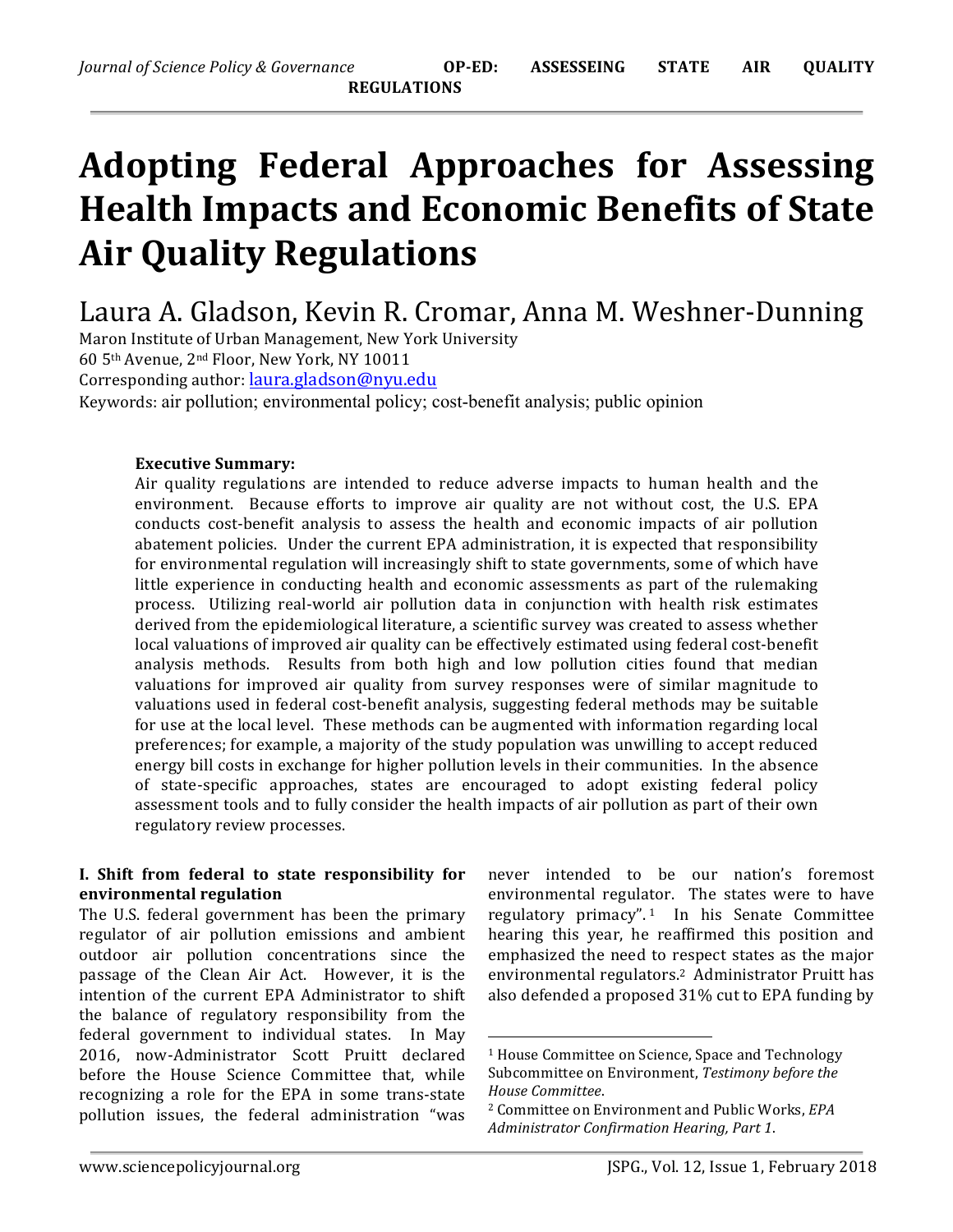arguing that states have both the capacity and responsibility to pick up the slack from the federal government for environmental regulation. $3$ 

Consideration of the health impacts of air pollution is an institutionalized part of federal rulemaking processes, but not all states have established procedures for assessing the health impacts and associated economic benefits of air quality regulation. Instead, state regulations are often based primarily on public opinion and lawmaker intuition rather than concrete analysis.  $4$  A systematic evaluation of the use of cost-benefit analysis in the United States found that the majority of states fail to consistently analyze their environmental regulations before implementation.<sup>5</sup>

If states are to take on a greater regulatory role in managing environmental risks, it is important that the public health impacts of air pollution are fully accounted for as part of the regulatory process. The former head of the Office of Information and Regulatory Affairs has recommended that state-level analyses should mimic methods used at the national level and that state air quality regulators should adopt the same methods performed by the EPA.<sup>6</sup> This would include making quantitative estimates of the health impacts attributable to changes in air quality and then estimating the economic values of these impacts through the use of benefit transfer methods.<sup>7</sup> However, one potential drawback of this recommendation is that critical differences may exist in air pollution valuation between and within regions, resulting from demographic and environmental heterogeneity, and that such differences may be lost in methods designed to predict economic valuations on a national scale.<sup>8</sup> Here, we present the findings of a scientific survey designed to assess the suitability of federal regulatory review methods in representing local preferences and valuations for changes in outdoor air pollution concentrations.

# II. Assessing the suitability of federal valuation **methods at the local level**

A survey tool consisting of multi-level dichotomous choice question sets and a dual-response anchored best-worst scaling model was developed in order to assess the suitability of adopting methods used for federal regulatory processes at the state level (see survey question sets in Appendix A). These approaches are similar to those used in other public valuation surveys, which determined willingness to pay values for use in cost-benefit analysis.<sup>9</sup> In this case, however, the purpose was not to calculate specific valuations, but rather to make a general comparison of locally reported values to those predicted by federal methodologies. As such, there was sufficient power to complete the analysis using smaller sample sizes compared to previous studies with more quantitative objectives.<sup>10</sup>

The survey was administered during the summer of 2016 in Asheville, North Carolina, and Lehi, Utah. A combination of stratified and cluster sampling by income status was used to randomly select six Census Block Groups in each city, where sampling would take place. A total of 188 households completed the survey. The primary difference between these two cities, and the reason for their inclusion this study, is that outdoor air quality is substantially worse in Lehi as compared to Asheville. From 2013-2015 there was an average of 35 days per year in Lehi with 8-hour maximum ozone  $(0_3)$ concentrations above  $60$  ppb (compared to  $8$  such days in Asheville), and 21 days per year with 24hour fine particulate matter  $(PM_{2.5})$  concentrations over  $25 \mu g/m^3$  (compared to 0 such days in Asheville). These values place Lehi, Utah as the 6th most polluted city in the United States for shortterm PM<sub>2.5</sub> concentrations, while Asheville, North Carolina is one of the cleanest.<sup>11</sup>

 

 

<sup>&</sup>lt;sup>3</sup> Lehmann et al., "Trump Budget Cuts Funds."

<sup>&</sup>lt;sup>4</sup> Glaeser and Sunstein, "Moneyball for State Regulators." <sup>5</sup> MacArthur Foundation, *State's use of Cost-Benefit Analysis*.

<sup>&</sup>lt;sup>6</sup> Glaeser and Sunstein, "Moneyball for State Regulators." <sup>7</sup> U.S. Office of Management and Budget, *Circular A-4*.

<sup>&</sup>lt;sup>8</sup> Tra, "Measuring the General Equilibrium Benefits," 291-307. 

<sup>&</sup>lt;sup>9</sup> Flynn et al., "Best-worst Scaling," 171-189; Lagerkvist et al., "Anchored vs. Relative Best-Worst Scaling"; Langford et al., "A Multilevel Modelling Approach," 197-211;

Louviere et al., Best-Worst Scaling; Loose and Lockshin, "Testing the Robustness of Best Worst Scaling."

<sup>&</sup>lt;sup>10</sup> Rizzi et al., *Valuing Air Quality Impacts*; Yoo et al., "Using a Choice Experiment 308-318.

<sup>&</sup>lt;sup>11</sup> American Lung Association, *State of the Air 2016*.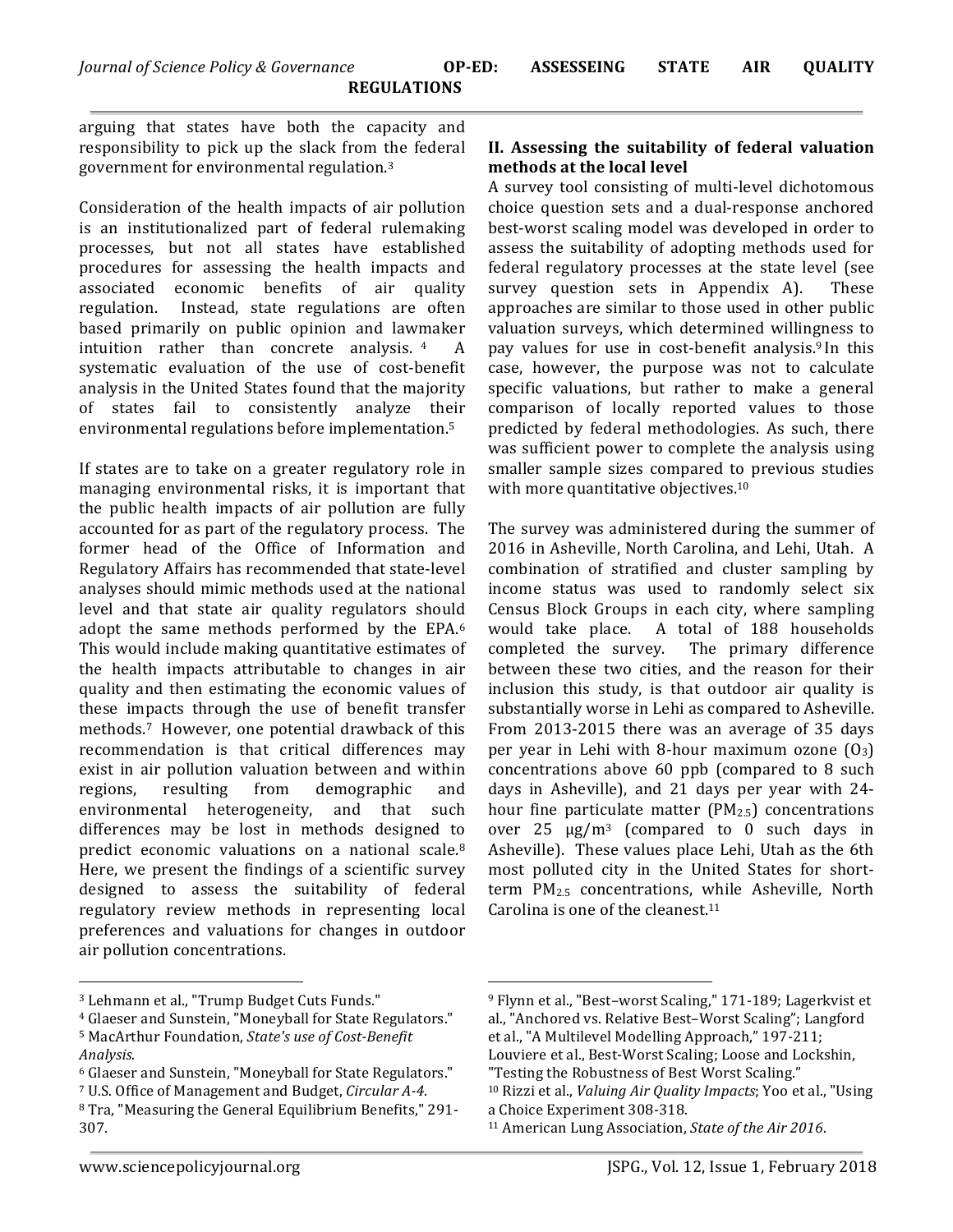Real-world scenarios based on regional pollution data were created for survey participants. Unlike previous studies using similar models to assess regional valuation of air pollution, $12$  starting bids in the present survey were not arbitrary, but based on values estimated using federal regulatory review methodologies which price the health impacts of changes in air pollution. This was done using local air pollution data, concentration-response functions from epidemiology studies, and age-specific mortality baseline health risks.<sup>13</sup> Similar methods have been used in other studies to assess health impacts associated with changes in air quality. $14$ 

Statistical analysis of survey results was completed using NLOGIT Version 6, a software package built specifically for handling choice analysis data.  $15$ Controlling for individual- and community-level covariates, linear regression models were used for predicting continuous outcome variables, while binomial probit models were used to predict binary response types.

# **III.** Preferences and valuations of air pollution in **high and low pollution cities**

Locally derived values for improvements in air quality were estimated from multi-level dichotomous choice questions. Comparing these values to those estimated using quantitative risk assessment and benefit transfer approaches used by the U.S. EPA provides insight into the suitability of using federal methodologies at the state level. Local valuations were well represented by federal methodologies in this two-city sample: the median reported values respondents were willing to pay in increased energy costs for improvements in air quality was \$120, while median valuations estimated using federal methodologies was \$114. In the high pollution city, age and income were both significantly associated with a likelihood of having reported valuations for improvements in air quality be underestimated using federal cost benefit methods; no such associations were observed for

 

respondents in the low pollution city. Overall, 58% of individuals indicated that they were willing to pay more for pollution abatement than predicted by federal methodologies, with the remaining 42% willing to pay less than predicted.

While the vast majority of the economic benefits estimated for reductions in outdoor air pollution correspond to changes in personal mortality risk, $16$ the results of the dual-response anchored best-worst scaling model indicate that there are other health and non-health attributes of air pollution that drive local willingness to pay for improved air quality.<sup>17</sup> The most important attributes of air pollution abatement among survey respondents were: personal mortality risk (35% of respondents indicated this was most important to them); mortality risk for other people (23%); personal respiratory risk (18%); damage to crops/vegetation  $(12\%)$ ; respiratory risk for other people  $(8\%)$ ; and reduced air visibility (4%). However, specific preferences regarding the attributes of air pollution that are most important to individual respondents were not significantly associated with differences in reported willingness to pay values for improvements in air quality. General survey results are summarized in Figure 1.

In order to further identify underlying heterogeneity in local preferences, respondents were qualitatively grouped by their willingness to pay higher energy costs for improvements in air quality and their willingness to accept lower energy costs for worse air quality. Oualitative categorization of respondents' preferences into the four potential combinations of preferences (i.e., combination of binary categorization of two independent variables)

<sup>&</sup>lt;sup>12</sup> Bosworth et al., "Demand for Environmental Policies," 293-308; Rizzi et al., Valuing Air Quality Impacts; Yoo et

al., "Using a Choice Experiment," 308-318.

 $13$  Fann et al., "Improving the Linkages,"  $1671-1675$ . <sup>14</sup> Cromar et al., "American Thoracic Society and Marron Institute Report, 1195; Grabow et al., "Air Quality and Exercise-Related Health Benefits," 68-76. 15 William H. Greene, *NLOGIT Version 6.0*.

 16 U.S. EPA, *The Benefits and Costs of the Clean Air Act*; Avnery et al., "Global Crop Yield Reductions, 2297-2309; Brewer and Moore, "Source Contributions to Visibility Impairment," 1070-1081; Chang et al., "Particulate Pollution and the Productivity of Pear Packers," 141-169; Hyslop, "Impaired Visibility," 182-195; Laumbach, "Outdoor Air Pollutants and Patient Health," 175; Laumbach and Kipen, "Respiratory Health Effects of Air Pollution," 3-11; Murphy et al., "The Cost of Crop Damage," 273-289; Sajjad et al., "Climate Change and Air Pollution," 12403-12418; Swackhamer and King, Review of Valuing Mortality Risk.

<sup>&</sup>lt;sup>17</sup> Avnery et al., "Global Crop Yield Reductions, 2297-2309.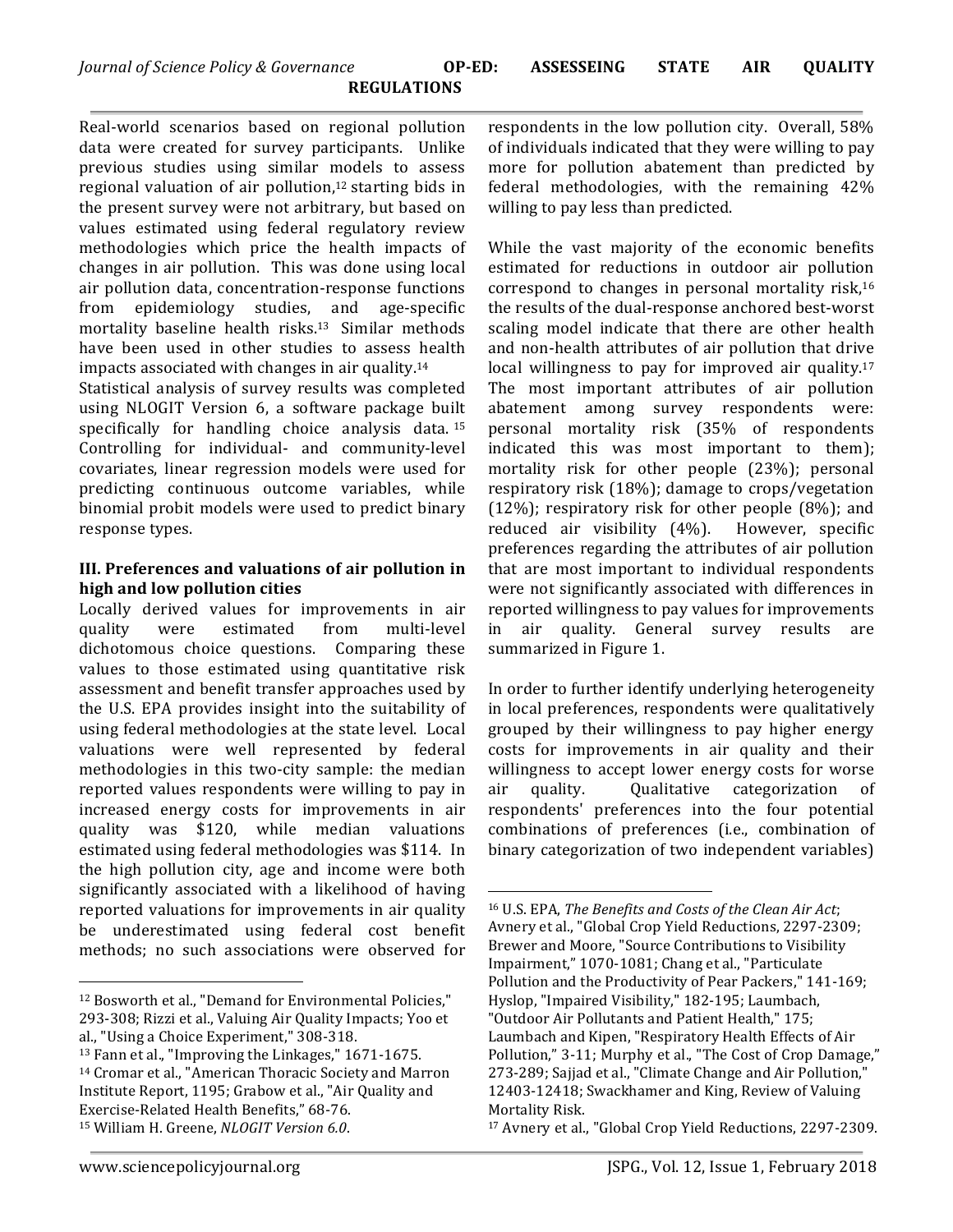are illustrated using indifference curves, which compare how individuals make trade-offs between two utilities,  $18$  as shown in Figure 2. The vast majority of respondents (77%) were categorized as being willing to pay for improvements in air quality but not willing to accept lower energy costs if it resulted in worse air quality. Combining this with the  $7\%$  of individuals who were unwilling to accept any changes in energy cost for changes in air quality (e.g., protest responses and/or respondents that favor the status quo), a total of  $84\%$  of the sample population was unwilling to accept lower energy costs in exchange for more days with bad air quality. These categorizations are not based on the quantified amount that respondents are willing to pay for improved air quality, nor is it expected that these numbers are generalizable for all locations in the United States, but they do provide an example of qualitative information regarding local preferences of air pollution that state agencies may find useful to consider as part of the policymaking process.

#### **IV. Recommendations for local review of air quality regulations**

With the anticipated shift of environmental regulatory power from the federal government to local jurisdictions, the role of regulating air pollution, as well as other environmental risks, will increasingly fall on state agencies. With this new responsibility, many local policymakers will likely need to increase their capacity for estimating health and economic benefits of air quality mitigation. While there is no one best method for quantification of these impacts, it is important that there be some concrete analytical approach in place to adequately inform rulemaking at the state level.

It is essential that public health impacts are fully considered by states when proposed regulations are expected to result in changes to air quality. The established methods used by federal agencies are well equipped to assess health impacts of changes in air pollution at the local level for a wide range of different air pollutants.<sup>19</sup> Even if no benefit transfer is applied in order to monetize the economic value of these impacts, states should include quantification of the health impacts of air pollution as a standard part of any rulemaking process.

For states interested in quantifying the economic benefits of the health impacts attributable to improvements in air quality as part of a cost-benefit analysis, it is recommended that they use the same methods as federal agencies in the absence of other state-specific approaches. On average, the willingness to pay for improved air quality, as derived from local surveys in a high and low pollution city, was well estimated by the values calculated using federal cost-benefit analysis tools. However, the ability to reasonably estimate the average economic benefits at the population-level for changes in air pollution does not mean that the preferences of individuals are perfectly represented. Federal methods for completing cost-benefit analysis results in benefits that are driven almost entirely by changes in mortality risk, which may explain why younger respondents, with their much lower mortality rates than older individuals, were found to be willing to pay more for improved air quality than estimated using methods derived from federal agencies. Federal methods also place a greater emphasis on policies that reduce  $PM_{2.5}$  and  $O_3$  since these pollutants are most strongly associated with mortality risk and are currently the only pollutants that are quantitatively assessed in federal cost-benefit analysis.<sup>20</sup> States may need to consider alternative approaches in assessing the economic benefits of reducing other significant air pollutants.21 

The recommendation for states to use the same costbenefit methods as federal agencies does not preclude the opportunity to also assess and incorporate local preferences into health and economic analysis. One potential advantage of completing cost-benefit analysis at the state level is the ability to consider the underlying heterogeneity of preferences regarding air pollution abatement that is not accounted for in national-level analyses. For example, EPA Administrator Pruitt cited the

 

 

 $18$  Srivastava and Ganguly, "Indifference Curves as a Tool," 513-519.

<sup>&</sup>lt;sup>19</sup> Cromar et al., "American Thoracic Society and Marron Institute Report," 1195; Gwinn et al., "Meeting Report: Estimating the Benefits," 125-130.

<sup>&</sup>lt;sup>20</sup> Jesse D. Berman et al., "Health Benefits from Largescale Ozone Reductions," 1404-1410; Davidson et al., "Analysis of PM2.5," 332-346; U.S. EPA, The Benefits and Costs of the Clean Air Act. <sup>21</sup> Shen et al., *Final Socioeconomic Report*.

www.sciencepolicyjournal.org and the state of the state of SPG., Vol. 12, Issue 1, February 2018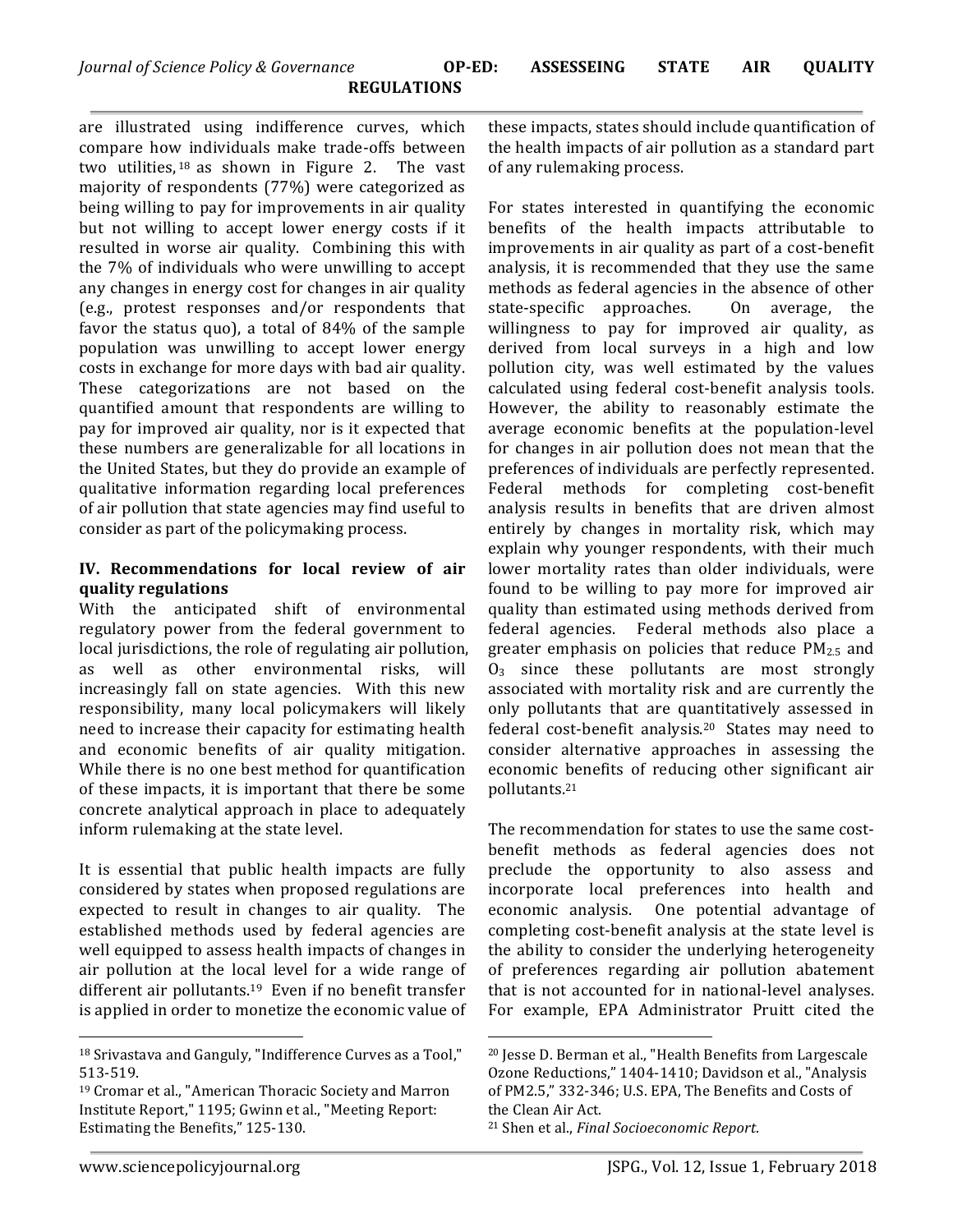desire to lower consumer electricity prices (along with federal overreach) as justification for repealing the Clean Power Plan.<sup>22</sup> However, analysis of survey responses in both a high and low pollution city revealed a strong aversion to lower energy costs in exchange for worsening of local air quality. For these and other locations with similar preferences, it may be advisable to continue with plans to reduce emission reductions from power plants that would have been required under the Clean Power Plan, even if states are no longer required to do so by federal law.

Finally, while this paper provides recommendations for how states can best adapt to their likely increased role in establishing air quality regulations, it is not an endorsement of the trend away from federal air quality regulation. Air pollution is a trans-boundary challenge that is difficult to fully address at the state level.<sup>23</sup> Additionally, while those in favor of the shift to state regulation argue that local citizens can respond to unsatisfying conditions by simply moving away,<sup>24</sup> there is actually strong evidence that individuals' air pollution preferences do not consistently match up with local conditions. This is because primary factors other than air quality are involved in residential decisions, such as job utility, home prices, educational opportunities, and the financial and emotional burdens of relocation.<sup>25</sup> Thus, air quality conditions are not necessarily a reflection of local pollution preferences, and state policymakers should not assume that their constituents are satisfied with existing pollution levels simply because they choose not to leave. Inclusion of concrete quantitative analysis will help state policymakers avoid the pitfalls of false intuition regarding local preferences for air quality regulation.

<sup>24</sup> Schoenbrod, *Why States, Not EPA, should Set Pollution Standards*.

 <sup>22</sup> Date et al., 'This Week' Transcript 3-26-17."

<sup>&</sup>lt;sup>23</sup> Hutchinson and Kennedy, "State Enforcement of Federal Standards," 316-344.

<sup>&</sup>lt;sup>25</sup> Bayer et al., "Migration and Hedonic Valuation." 1-14.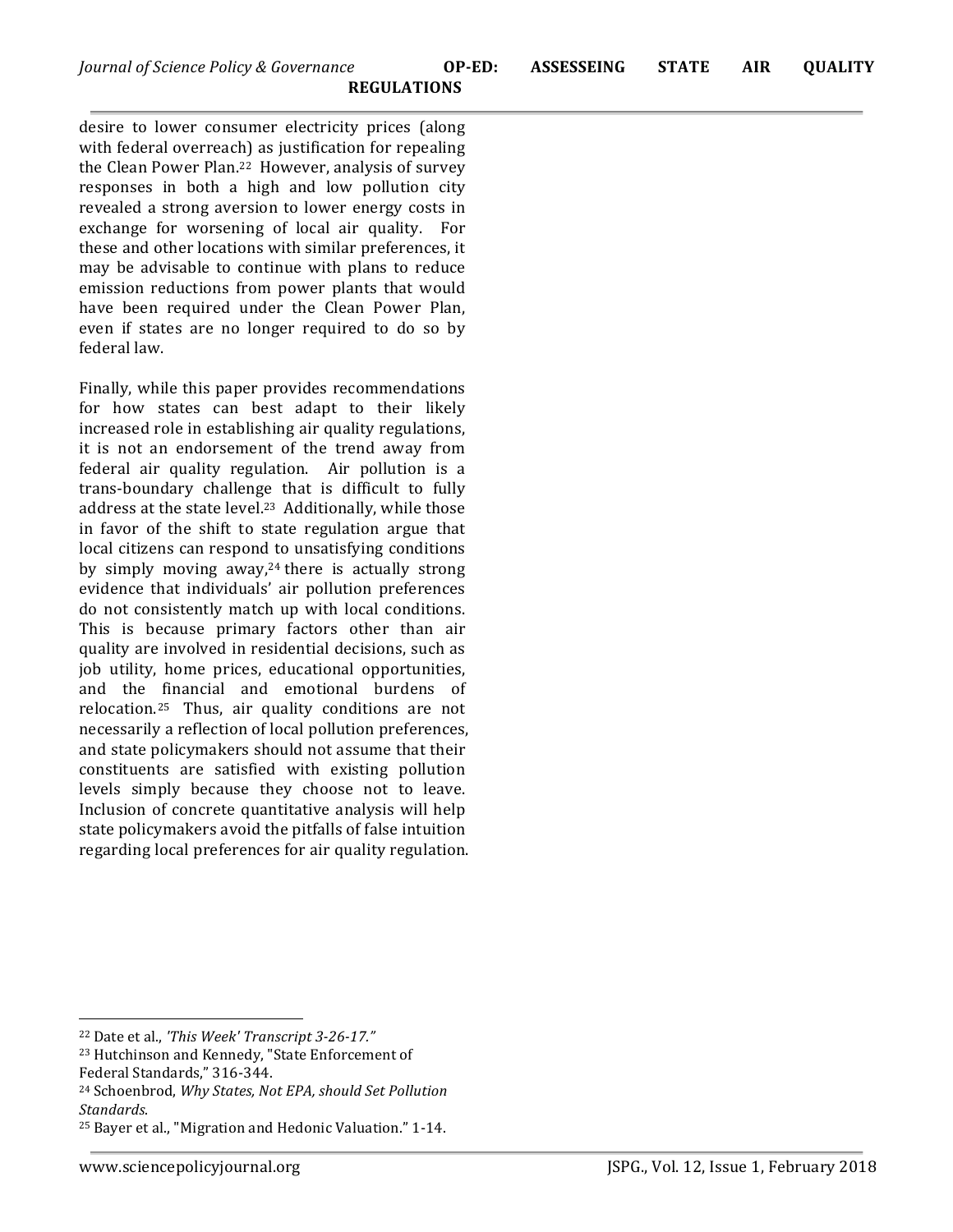#### **References**

- 1. American Lung Association. State of the Air 2016: 2016.
- 2. Avnery, Shiri, Denise L. Mauzerall, Junfeng Liu, and Larry W. Horowitz. "Global Crop Yield Reductions due to Surface Ozone Exposure: 2. Year 2030 Potential Crop Production Losses and Economic Damage Under Two Scenarios of O3 Pollution." Atmospheric *Environment* 45, no. 13 (Apr, 2011): 2297–309. doi:10.1016/j.atmosenv.2011.01.002.
- 3. Bayer, Patrick, Nathaniel Keohane, and Christopher Timmins. "Migration and Hedonic Valuation: The Case of Air Quality." *Journal of Environmental Economics and Management* 58, no. 1 (2009): 1–14. doi:10.1016/j.jeem.2008.08.004.

http://www.sciencedirect.com/science/article/pii/S 0095069609000035.

- 4. Berman, Jesse D., Neal Fann, John W. Hollingsworth, Kent E. Pinkerton, William N. Rom, Anthony M. Szema, Patrick N. Breysse, Ronal H. White, and Frank C. Curriero. "Health Benefits from Largescale Ozone Reduction in the United States." *Environmental Health Perspectives* 120, (Oct, 2012): 1404-10.
- 5. Bosworth, Ryan, Trudy A. Cameron, and J. R. DeShazo. "Demand for Environmental Policies to Improve Health: Evaluating Community-Level Policy Scenarios." Journal of Environmental Economics and *Management* 57, (October 10, 2008): 293-308.
- 6. Brewer, Patricia and Tom Moore. "Source Contributions to Visibility Impairment in the Southeastern and Western United States." *Journal of the Air & Waste Management Association* 59, no. 9 (Sep 1, 2009): 1070–81. doi:10.3155/1047- 3289.59.9.1070.

http://www.tandfonline.com/doi/abs/10.3155/1047 -3289.59.9.1070.

7. Chang, Tom, Joshua Graff Zivin, Tal Gross, and Matthew Neidell. "Particulate Pollution and the Productivity of Pear Packers." American Economic *Journal: Economic Policy* 8, no. 3 (Aug, 2016): 141-69. doi:10.1257/pol.20150085. 

http://search.proquest.com/docview/1807277615.

8. Cromar, Kevin R., Laura A. Gladson, Lars D. Perlmutt, Marya Ghazipura, and Gary W. Ewart. "American Thoracic Society and Marron Institute Report.

Estimated Excess Morbidity and Mortality Caused by Air Pollution Above American Thoracic Society-Recommended Standards, 2011-2013." Annals of the *American Thoracic Society* 13, no. 8 (Aug, 2016): 1195. doi:10.1513/AnnalsATS.201602-103AR. 

http://www.ncbi.nlm.nih.gov/pubmed/27509145.

- 9. Date, Jack, Pete Madden, Matthew Mosk, Cho Park, and Brian Ross. *'This Week' Transcript 3-26-17: Sen. Chuck Schumer, Rep. Mark Meadows, Roger Stone, and Scott Pruitt* 2017.
- 10. Davidson, Kenneth, Aaron Hallberg, Donald McCubbin, and Bryan Hubbell. "Analysis of PM2.5 using the Environmental Benefits Mapping and Analysis Program (BenMAP)." *Journal of Toxicology and Environmental Health. Part A* 70, no. 3–4 (Feb 1, 2007): 332–46. doi:10.1080/15287390600884982. http://www.ncbi.nlm.nih.gov/pubmed/17365595.
- 11. Fann, Neal, Michelle L. Bell, Katy Walker, and Bryan Hubbell. "Improving the Linkages between Air Pollution Epidemiology and Quantitative Risk Assessment." *Environmental Health Perspectives* 119, no. 12 (Dec 1, 2011): 1671–5. doi:10.1289/ehp.1103780. http://www.jstor.org/stable/41329131.
- 12. Flynn, Terry N., Jordan J. Louviere, Tim J. Peters, and Joanna Coast. "Best-worst Scaling: What it can do for Health Care Research and how to do It." *Journal of Health Economics* 26, no. 1 (2007): 171–89. doi:10.1016/j.jhealeco.2006.04.002. http://www.sciencedirect.com/science/article/pii/S 016762960600049X.
- 13. Glaeser, Edward L. and Cass R. Sunstein. "Moneyball for State Regulators." Forthcoming National Affairs (Mar 29, 2014).
- 14. Grabow, Maggie L., Scott N. Spak, Tracey Holloway, Brian Stone, Adam C. Mednick, and Jonathan A. Patz. "Air Quality and Exercise-Related Health Benefits from Reduced Car Travel in the Midwestern United States." *Environmental Health Perspectives* 120, no. 1 (Jan 1, 2012): 68–76. doi:10.1289/ehp.1103440. http://www.jstor.org/stable/41352978.
- 15. Greene, William H. *NLOGIT Version 6.0*. Vol. 6.0 2016.
- 16. Gwinn, Maureen R., Jeneva Craig, Daniel A. Axelrad, Rich Cook, Chris Dockins, Neal Fann, Robert Fegley, et al. "Meeting Report: Estimating the Benefits of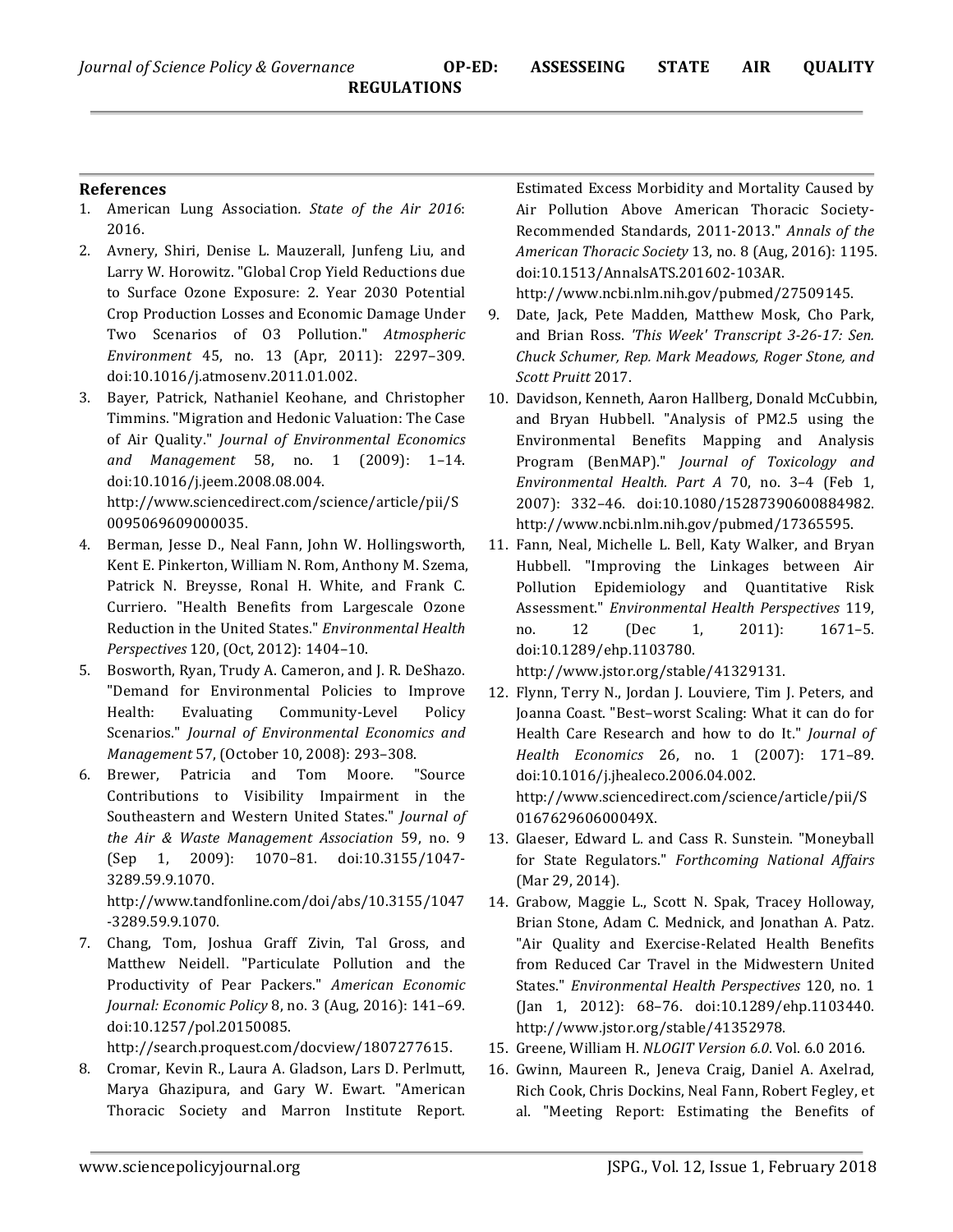Reducing Hazardous Air Pollutants—Summary of 2009 Workshop and Future Considerations." *Environmental Health Perspectives* 119, no. 1 (Jan 1, 2011): 125–30. doi:10.1289/ehp.1002468. http://www.jstor.org/stable/41000692.

- 17. Hutchinson, Emma and Peter W. Kennedy. "State Enforcement of Federal Standards: Implications for Interstate Pollution." *Resource and Energy Economics* 30, no. 3 (2008): 316-44. doi:10.1016/j.reseneeco.2007.12.001. http://www.sciencedirect.com/science/article/pii/S 0928765507000607.
- 18. Hyslop, Nicole Pauly. "Impaired Visibility: The Air Pollution People See." *Atmospheric Environment* 43, no. 1 (2009): 182–95. doi:10.1016/j.atmosenv.2008.09.067.

http://www.sciencedirect.com/science/article/pii/S 1352231008009217.

19. Lagerkvist, Carl J., Julius Okello, and Nancy Karanja. "Anchored Vs. Relative Best-worst Scaling and Latent Class Vs. Hierarchical Bayesian Analysis of Best– worst Choice Data: Investigating the Importance of Food Quality Attributes in a Developing Country." *Food Quality and Preference* 22, no. 1 (2011): 2. doi:10.1016/j.foodqual.2010.10.002. 

http://www.sciencedirect.com/science/article/pii/S 0950329310001801.

- 20. Langford, Ian H., Ian J. Bateman, and Hugh D. Langford. "A Multilevel Modelling Approach to Triple-Bounded Dichotomous Choice Contingent Valuation." *Environmental and Resource Economics* 7, no. 3 (Apr 1, 1996): 197–211. http://econpapers.repec.org/article/kapenreec/v\_3a 7\_3ay\_3a1996\_3ai\_3a3\_3ap\_3a197-211.htm.
- 21. Laumbach, R. J. "Outdoor Air Pollutants and Patient Health." *Am Fam Physician* 81, no. 2 (Jan 15, 2010): 175.

http://www.ncbi.nlm.nih.gov/pubmed/20082513.

- 22. Laumbach, Robert J. and Howard M. Kipen. "Respiratory Health Effects of Air Pollution: Update on Biomass Smoke and Traffic Pollution." *Journal of Allergy and Clinical Immunology* 129, no. 1 (Jan 1, 2012): 3–11. doi:10.1016/j.jaci.2011.11.021. http://www.ncbi.nlm.nih.gov/pubmed/22196520.
- 23. Lehmann, Evan, Emily Holden, and E&E News. "Trump Budget Cuts Funds for EPA by 31 Percent." *Scientific American* (Mar 16, 2017).
- 24. Louviere, Jordan J., Terry N. Flynn, and A. A. J. Marley. *Best-Worst Scaling*. Cambridge, United Kingdom: Cambridge University Press, 2015.
- 25. MacArthur Foundation. State's use of Cost-Benefit *Analysis*: The Pew Charitable Trusts, 2013.
- 26. Mueller Loose, Simone and Larry Lockshin. "Testing the Robustness of Best Worst Scaling for Cross-National Segmentation with Different Numbers of Choice Sets." *Food Quality and Preference* (2012). doi:10.1016/j.foodqual.2012.02.002. http://www.sciencedirect.com/science/article/pii/S 0950329312000249.

27. Murphy, J. J., M. A. Delucchi, D. R. McCubbin, and H. J. Kim. "The Cost of Crop Damage Caused by Ozone Air Pollution from Motor Vehicles." *Journal of Environmental Management* 55, no. 4 (1999): 273–89. doi:10.1006/jema.1999.0256. http://www.sciencedirect.com/science/article/pii/S 0301479799902566.

- 28. Committee on Environment and Public Works. *EPA Administrator Confirmation Hearing, Part 1.*  January 18, 2017.
- 29. House Committee on Science, Space and Technology Subcommittee on Environment. Testimony before the *House Committee on Science, Space and Technology*  Subcommittee on Environment: Impact of the EPA's *Clean Power Plan on States.* May 26, 2016.
- 30. Rizzi, Luis Ignacio, De La Maza, Cristobal, Cifuentes, Luis Abdon & Gomez, Jorge. *Valuing Air Quality Impacts using Stated Choice Analysis: Trading Off Visibility Against Morbidity Effects*. Amsterdam: Elsevier, 2014.
- 31. Sajjad, Faiza, Umara Noreen, and Khalid Zaman. "Climate Change and Air Pollution Jointly Creating Nightmare for Tourism Industry." *Environmental Science and Pollution Research* 21, no. 21 (Nov, 2014): 12403-12418. doi:10.1007/s11356-014-3146-7. http://www.ncbi.nlm.nih.gov/pubmed/24938808.
- 32. Schoenbrod, David. Why States, Not EPA, should Set *Pollution Standards*: Cato Institute, 1996.
- 33. Shen, Elaine, Shah Dabirian, Anthony Oliver, and Priscilla Hamilton*. Final Socioeconomic Report 2016*  Air Quality Management Plan: South Coast Air Quality Management District, 2017.
- 34. Srivastava, Anjali and Arpita Ganguly. "Indifference Curves as a Tool for Environment Impact Assessment." *Environmental Monitoring and Assessment* 160, no. 1 (Jan, 2010): 513-519.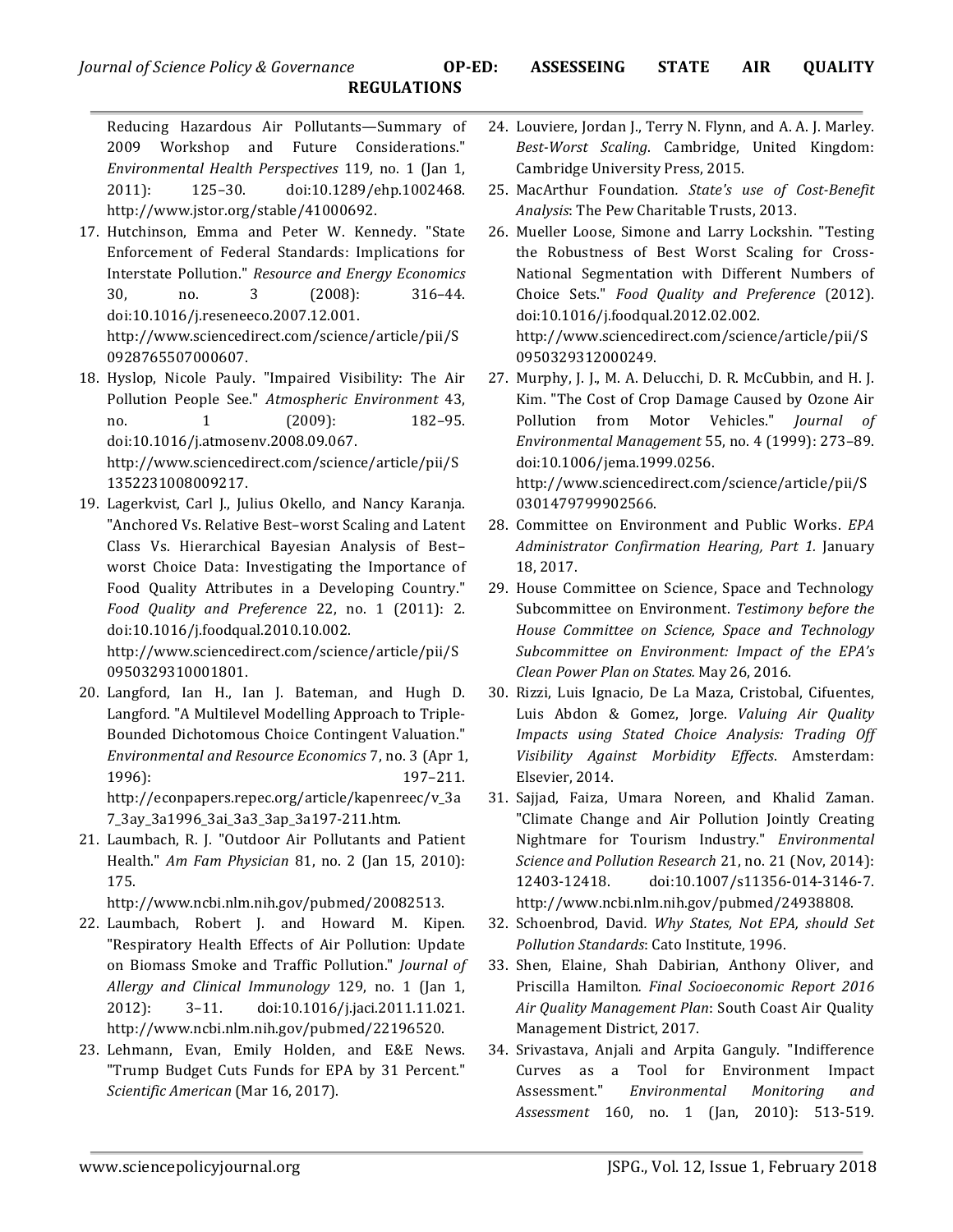doi:10.1007/s10661-008-0715-6. http://www.ncbi.nlm.nih.gov/pubmed/19184494.

- 35. Swackhamer, Deborah and Catherine King. *Review of* Valuing Mortality Risk Reductions for Environmental Policy. Washington, D.C.: U. S. Environmental Protection Agency, Office of the Administrator, Science Advisory Board, 2011. http://purl.fdlp.gov/GPO/gpo21227.36.
- 36. Tra, Constant I. "Measuring the General Equilibrium Benefits of Air Quality Regulation in Small Urban Areas." *Land Economics* 89, no. 2 (2013): 291–307. http://www.econis.eu/PPNSET?PPN=741377519.



- 37. U.S. EPA. The Benefits and Costs of the Clean Air Act *from 1990 to 2020*: 2011.
- 38. U.S. Office of Management and Budget. *Circular A-4*: 2003.
- 39. Yoo, Seung-Hoon, Seung-Jun Kwak, and Joo-Suk Lee. "Using a Choice Experiment to Measure the Environmental Costs of Air Pollution Impacts in Seoul." *Journal of Environmental Management* 86, no. 1 (2008): 308-318. doi:10.1016/j.jenvman.2006.12.008.

http://www.sciencedirect.com/science/article/pii/S 0301479706004002.

Figure 1: Summary Results for Local Valuation of Air Pollution. Figure 1 presents general results from an in-person survey implemented in two U.S. cities: Asheville, North Carolina and Lehi, Utah. The top of this infographic presents the median values individuals were willing to pay for improvements in air pollution are compared to federal cost-benefit analysis predictions. The percentages of individuals over- and underestimated by the federal method are also presented. The table presents six attributes of air pollution and the percentages of respondents selecting each as most important to them.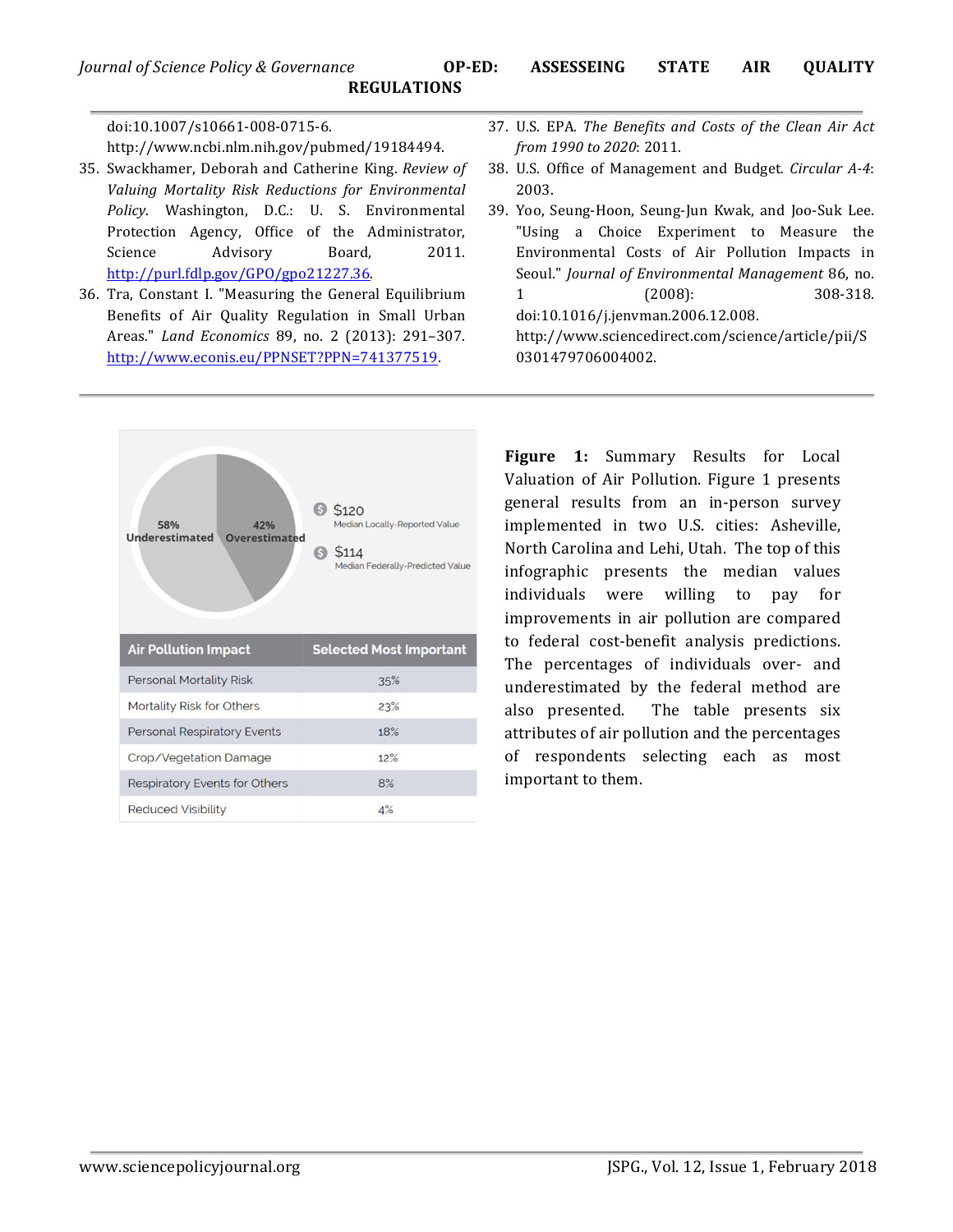

**Figure 2: Indifference Curves.** Figure 2 depicts a breakdown of willingness to pay and accept patterns among respondents in the form of indifference curves. The intersecting circle represents current levels in the community (or in other words, current air quality and energy bill costs). Considering this as a starting point, respondent preferences are depicted by four separate curves, as follows: a) Those willing to pay for improved air quality and unwilling to accept savings in energy costs for declining air quality (78% of respondents); b) Status quo/protest responses, or those unwilling to accept any change in energy costs despite changes in air quality  $(7%)$ ; c) Those willing to accept payment for worsening air quality and unwilling to pay for improved air quality  $(4%)$ ; and d) Those with bi-directional preferences, willing to accept payment or pay more depending on air quality changes offered  $(5\%)$ . Another  $8\%$  of respondents provided contradictory answers that could not be categorized and were not included in the analysis.

**Laura Gladson** is a Research Scholar in the Air Quality Program at the Marron Institute of Urban Management at New York University. She holds an M.S. in Environmental Health Sciences from New York University and a B.S. in Public Health from Brigham Young University. Her research interests include environmental policy, epidemiology, and spatial analysis of the health effects of air pollution.

**Kevin Cromar** is the Director of the Air Quality Program at the Marron Institute of Urban Management at New York University and has secondary appointments in the departments of population health and environmental medicine at NYU School of Medicine. He holds a Ph.D. in Environmental Health Sciences from New York University, an M.S. in Environmental Health Sciences from New York University, and a B.S. in Neuroscience from Brigham Young University. He currently serves as a member of the American Thoracic Society Environmental and Occupational Health Policy Committee, and is a member of Utah's Air Quality Board.

**Anna Weshner-Dunning** works with the NY Sea Grant and Cornell University and is the Outreach Coordinator for the EPA's Long Island Sound Study. Previously, she worked as a Graduate Researcher in the Air Quality program at the Marron Institute of Urban Management. She has her master's in the Environmental Conservation Education program at NYU and a B.S. in Marine Biology from The University of